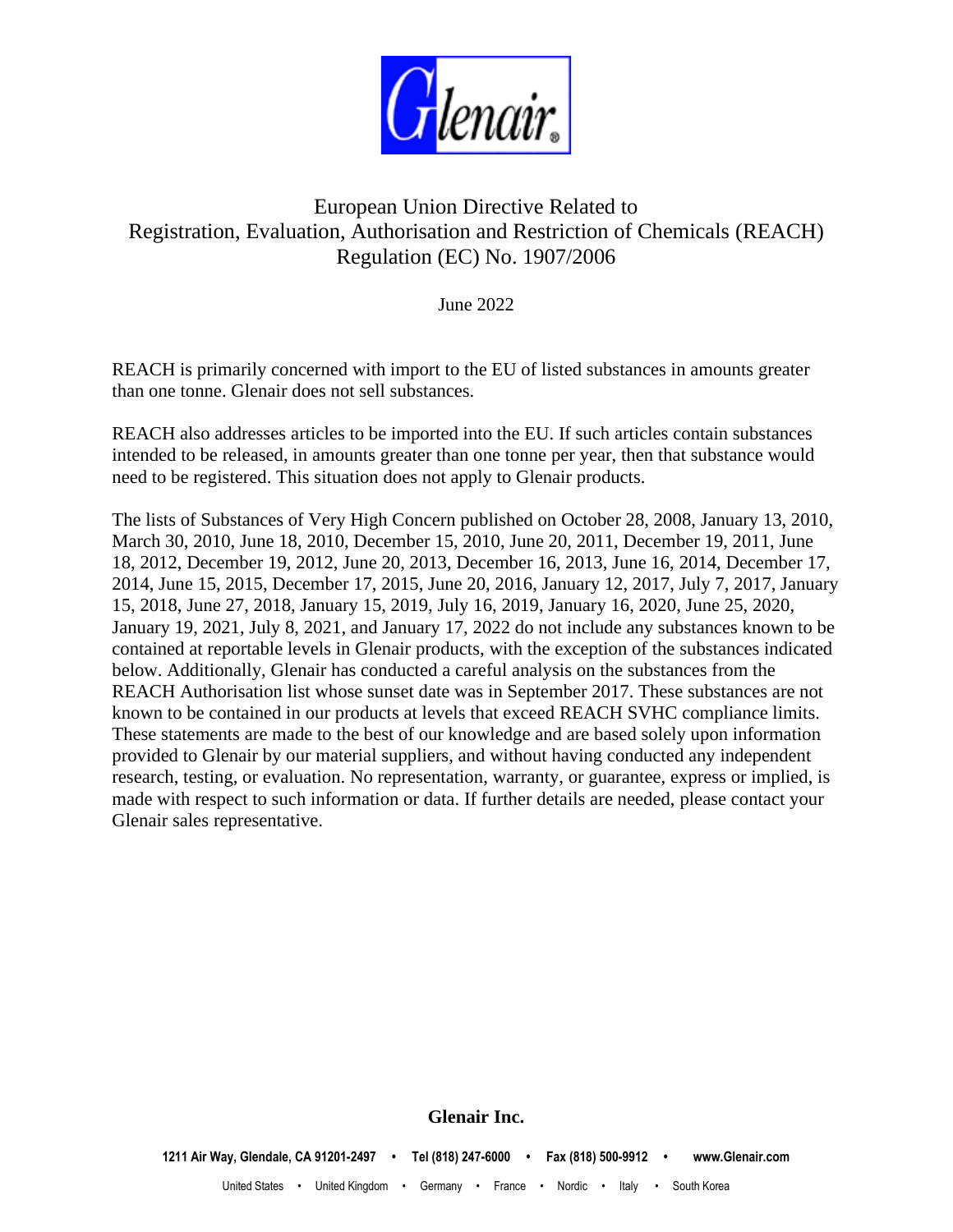# **Customer safe use information is indicated below:**

### **Bis(2-ethylhexyl)phthalate**

**Substance Name:** Bis(2-ethylhexyl)phthalate **CAS Number:** 117-81-7 **SVHC Decision Number:** EU/2017/4462, ED/108/2014, ED/30/2017, ED/67/2008 **Reason for Inclusion:** Toxic for reproduction (Article 57c), Endocrine disrupting properties (Article 57(f) - environment), Endocrine disrupting properties (Article 57(f) - human health)

#### **Risk Assessment**

Bis(2-ethylhexyl)phthalate (DEHP) is commonly found in plasticizers and in some of Glenair's overmold products. Many products containing DEHP can be found in the medical industry, cosmetics, and personal care products. Generally, this chemical is added to plastics in order to make the material flexible. Repeated exposure to DEHP dust or fumes may cause damages to the endocrine and reproductive system.

Dust or fumes containing DEHP may be released into the environment through melting, sanding, drilling, and other mechanical and chemical processing of the material. Low amounts of DEHP may also leach out of the product during regular cleaning, heating, or handling of the material.

Glenair only supplies fully cured products which poses no risk to the user when handled properly.

### **Handling Instructions**

No specific precautions are required for handling as-supplied Glenair polymeric parts containing DEHP. It is recommended that articles with DEHP do not get machined or chemically processed.

Ones who come in contact with the material should observe proper personal hygiene measures, such as washing their hands after handling the material, and prior to eating, drinking, or smoking. Work clothes should be properly washed regularly to remove any possible contaminants.

#### **Disposal Instructions**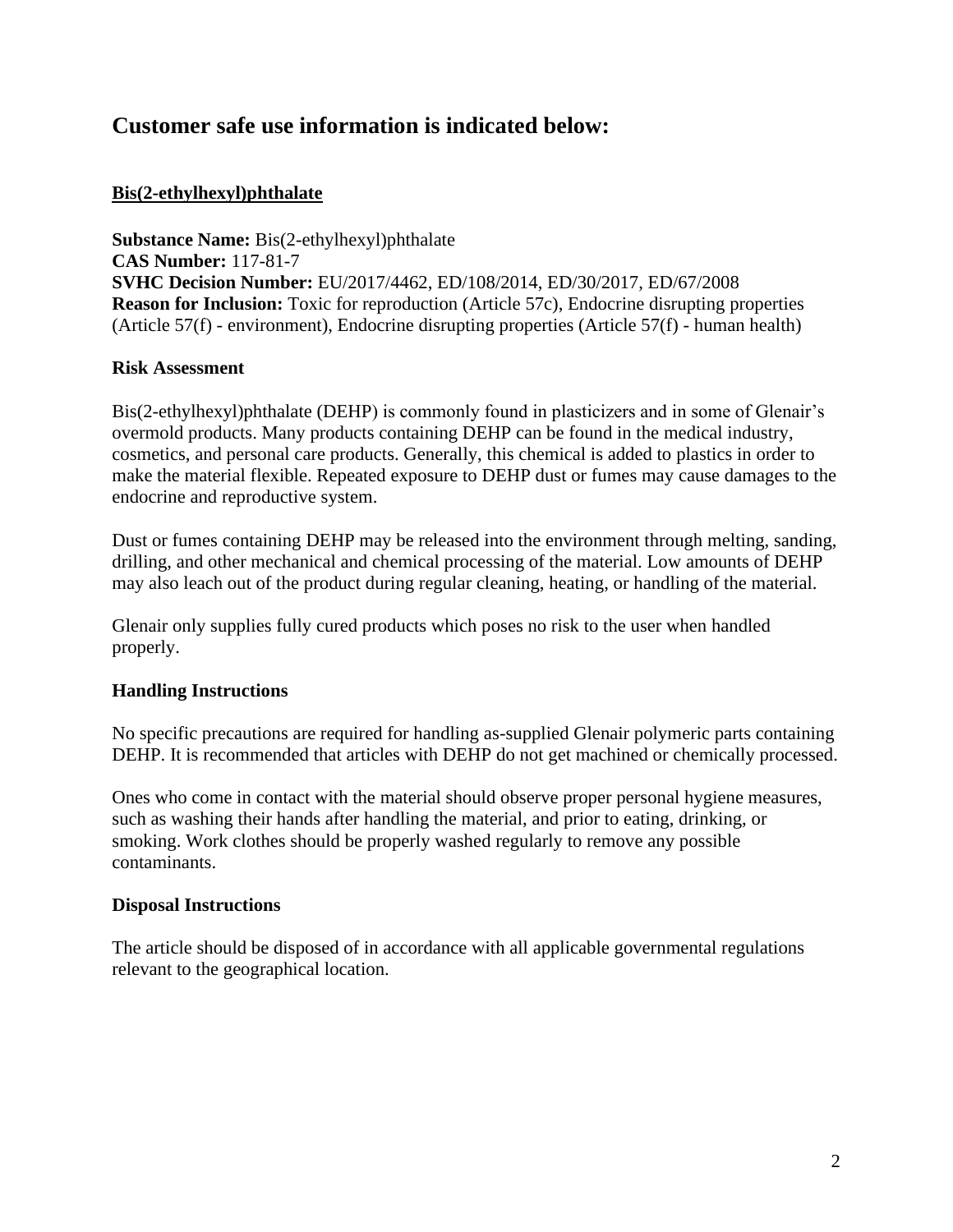### **Tris(2-chloroethyl) phosphate**

**Substance Name:** Tris(2-chloroethyl) phosphate **CAS Number:** 115-96-8 **SVHC Decision Number:** ED/68/2009 **Reason for Inclusion:** Toxic for reproduction (Article 57c)

### **Risk Assessment**

Tris(2-chloroethyl) phosphate, also known as TCEP, may be found in adhesives, coatings, plaster, and as a flame retardant in some of Glenair's polyurethane products. This substance may cause irritation to the mucous membranes and upper respiratory tract, may impair fertility, is harmful when swallowed, and is toxic to aquatic organisms, which may cause adverse effects in the aquatic environment. Prolonged or repeated exposure may cause damages to the kidneys. The main routes of entry into the body are via inhalation and ingestion.

Dust or fumes containing TCEP may be released into the environment through melting, sanding, drilling, and other mechanical and chemical processing of the polyurethane. Any mechanical processing that produces dust may pose a dust explosion hazard. Steaming articles made with thermoplastic polyurethanes may generate undesired chemicals to be released.

Glenair only supplies fully cured polyurethane products which poses no risk to the user when handled properly.

### **Handling Instructions**

No specific precautions are required for handling as-supplied Glenair polyurethane parts containing TCEP. It is recommended that articles with polyurethane do not get machined or chemically processed.

Ones who come in contact with the material should observe proper personal hygiene measures, such as washing their hands after handling the material, and prior to eating, drinking, or smoking. Work clothes should be properly washed regularly to remove any possible contaminants.

### **Disposal Instructions**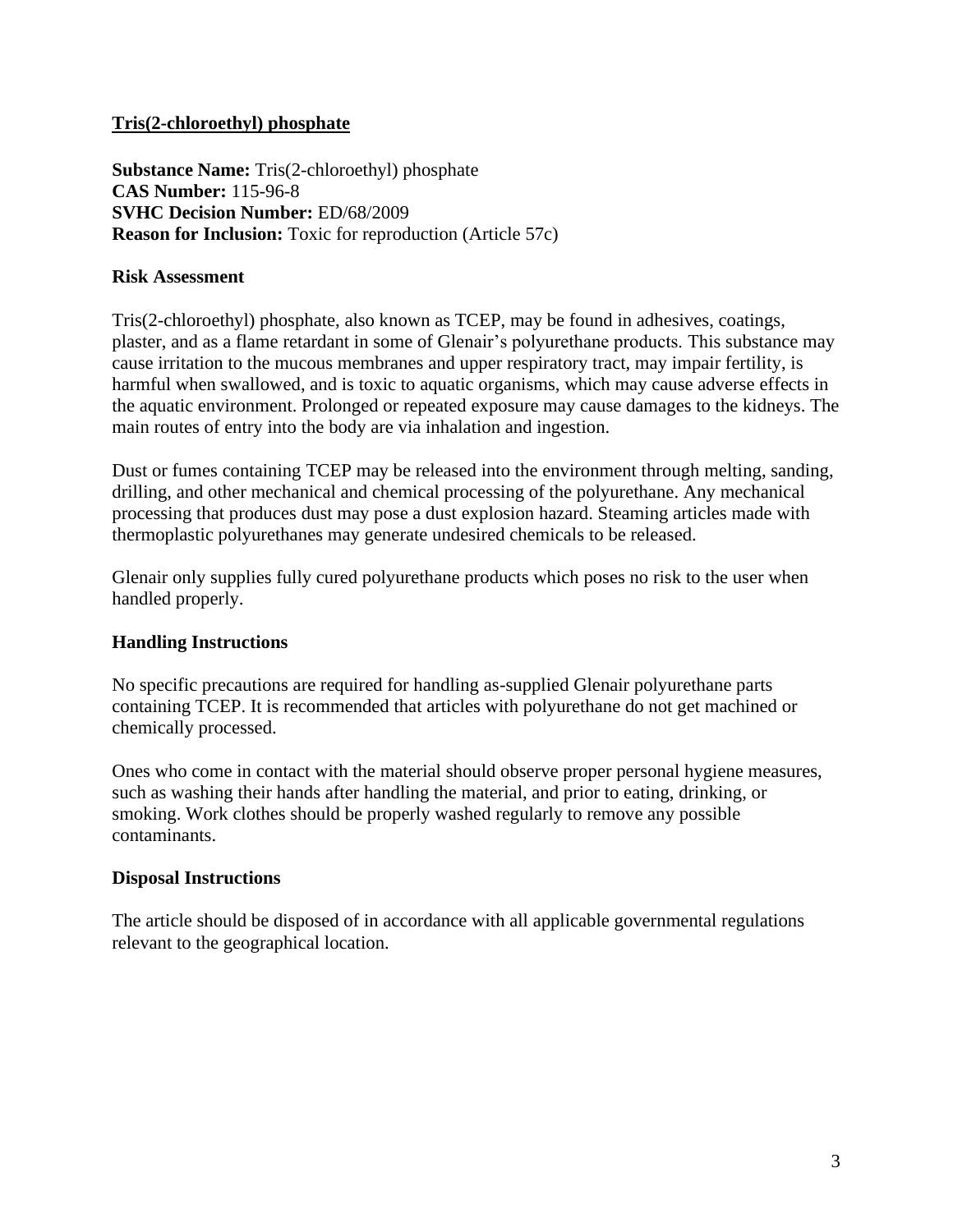### **Strontium Chromate**

**Substance Name:** Strontium Chromate **CAS Number:** 7789-06-2 **SVHC Decision Number:** ED/31/2011 **Reason for Inclusion:** Carcinogenic (Article 57a)

#### **Risk Assessment**

As part of the cured primer on a component, the strontium chromate does not represent a risk to health, so handling the parts with the primer poses no risk to the user.

The main risk to health is strontium chromate dust or vapor, which can be generated by, for example, machining or welding items that have the chromated primer on them. The main route of entry into the body is via inhalation, followed by ingestion.

Strontium chromate dust may cause cancer, is suspected of causing genetic defects, and is suspected of damaging fertility or the unborn child. It is harmful if swallowed, fatal if inhaled, may cause an allergic skin reaction, and may cause respiratory irritation. It is also very toxic to aquatic life with long lasting effects.

A few products Glenair sells can be specified with a finish treatment with more than 0.1% by weight of strontium chromate. Affected plating codes include:

| Code | Finish                             |  |  |  |  |  |  |
|------|------------------------------------|--|--|--|--|--|--|
|      | EAP   Special Chem Film with Epoxy |  |  |  |  |  |  |
|      | Primer                             |  |  |  |  |  |  |

#### **Handling Instructions**

No specific precautions are required for handling as-supplied Glenair parts containing strontium chromate. It is recommended that articles with strontium chromate do not get machined or chemically processed.

Ones who come in contact with the material should observe proper personal hygiene measures, such as washing their hands after handling the material, and prior to eating, drinking, or smoking. Work clothes should be properly washed regularly to remove any possible contaminants.

#### **Disposal Instructions**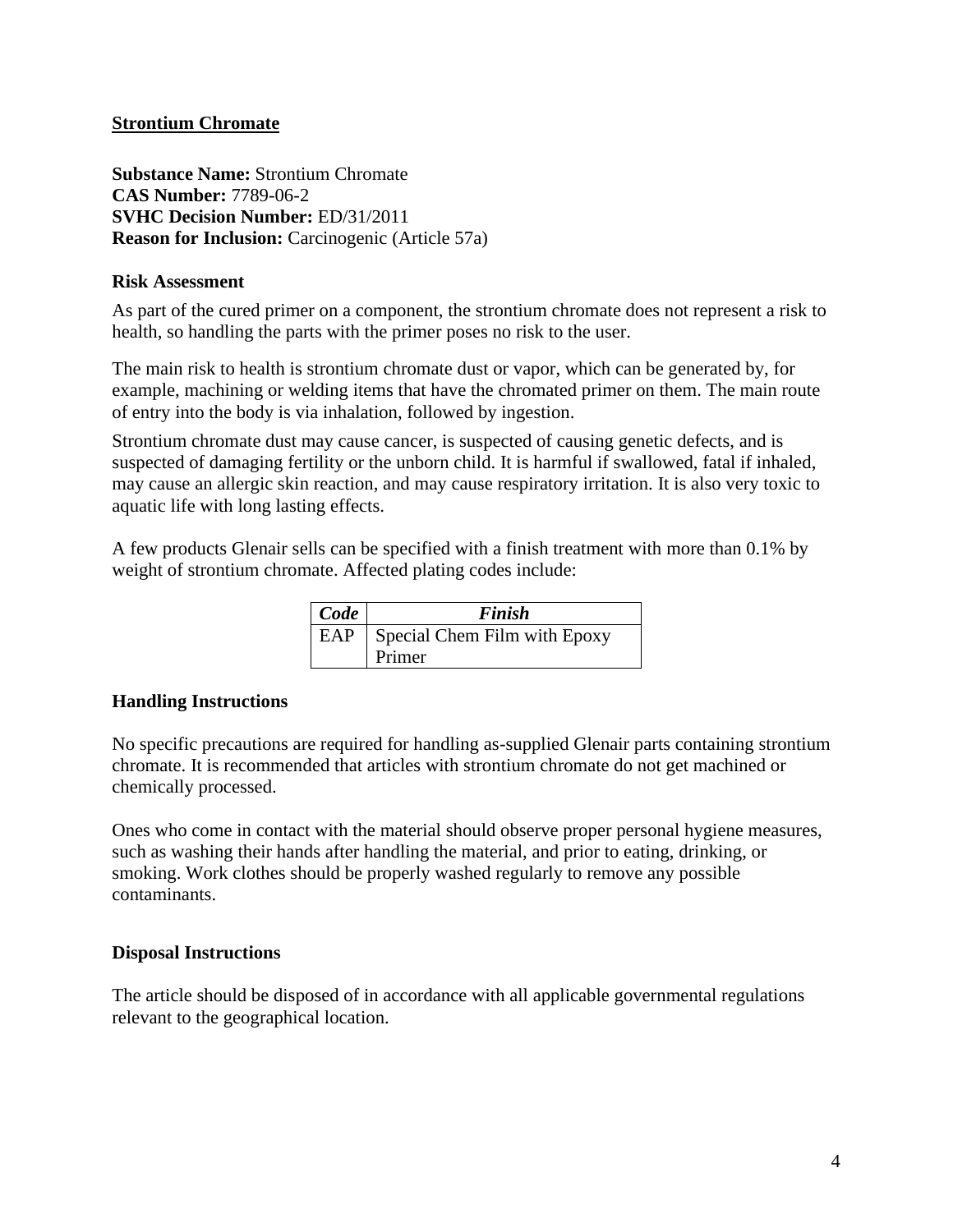### **1-Methyl-2-pyrrolidone**

**Substance Name:** 1-Methyl-2-pyrrolidone **CAS Number:** 872-50-4 **SVHC Decision Number:** ED/31/2011 **Reason for Inclusion:** Toxic for reproduction (Article 57c)

### **Risk Assessment**

1-Methyl-2-pyrrolidone, also known as NMP, is a solvent generally used in the manufacturing of chemicals or as a processing aid. It is commonly found in surface coatings, cleaning products, and adhesives. It can also be found in one of Glenair's pottings and several black PTFE coated products. NMP is primarily used as a processing aid and readily evaporates. Thus, the majority of this substance is removed via evaporation during the curing of the material, leaving low levels of the substance in the final product.

This substance may be harmful to an unborn child, may cause serious eye or skin irritations, and may cause respiratory irritation. The main routes of entry into the body are via inhalation and ingestion.

The main risks to health are dust or fumes containing NMP, which can be generated through melting, sanding, drilling, and other mechanical and chemical processing of the material. The substance may also be released during long term use of the product under normal wear conditions.

Glenair only supplies fully cured products which poses no risk to the user when handled properly.

### **Handling Instructions**

No specific precautions are required for handling as-supplied Glenair products containing NMP. It is recommended that these products do not get machined or chemically processed.

Ones who come in contact with the material should observe proper personal hygiene measures, such as washing their hands after handling the material, and prior to eating, drinking, or smoking. Work clothes should be properly washed regularly to remove any possible contaminants.

### **Disposal Instructions**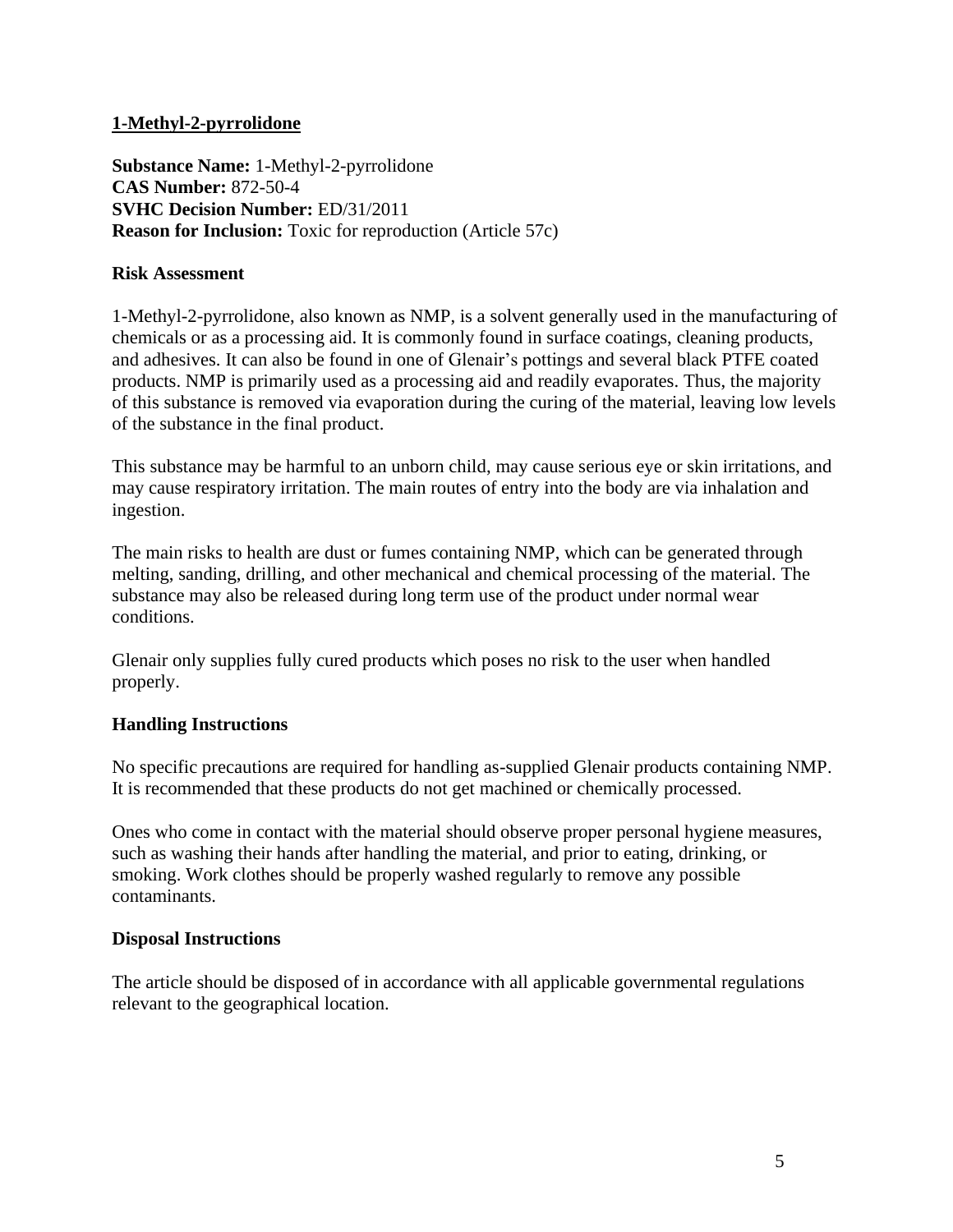### **N,N-dimethylacetamide**

**Substance Name:** N,N-dimethylacetamide **CAS Number:** 127-19-5 **SVHC Decision Number:** ED/77/2011 **Reason for Inclusion:** Toxic for reproduction (Article 57c)

#### **Risk Assessment**

N,N-dimethylacetamide, also known as DMAc, is mainly used in the manufacturing of chemicals or as a processing aid for films and coatings. It can also be found in some of Glenair's PCB Flex products. This substance may be harmful to an unborn child, is harmful to skin, and may cause respiratory irritation. The main routes of entry into the body are via inhalation and ingestion.

The main risks to health are dust or fumes containing DMAc, which can be generated through melting, sanding, drilling, and other mechanical and chemical processing of the material. The substance may also be released during long term use of the product under normal wear conditions.

Glenair only supplies fully formed products which poses no risk to the user when handled properly.

#### **Handling Instructions**

No specific precautions are required for handling as-supplied Glenair products containing DMAc. It is recommended that these products do not get machined or chemically processed.

Ones who come in contact with the material should observe proper personal hygiene measures, such as washing their hands after handling the material, and prior to eating, drinking, or smoking. Work clothes should be properly washed regularly to remove any possible contaminants.

#### **Disposal Instructions**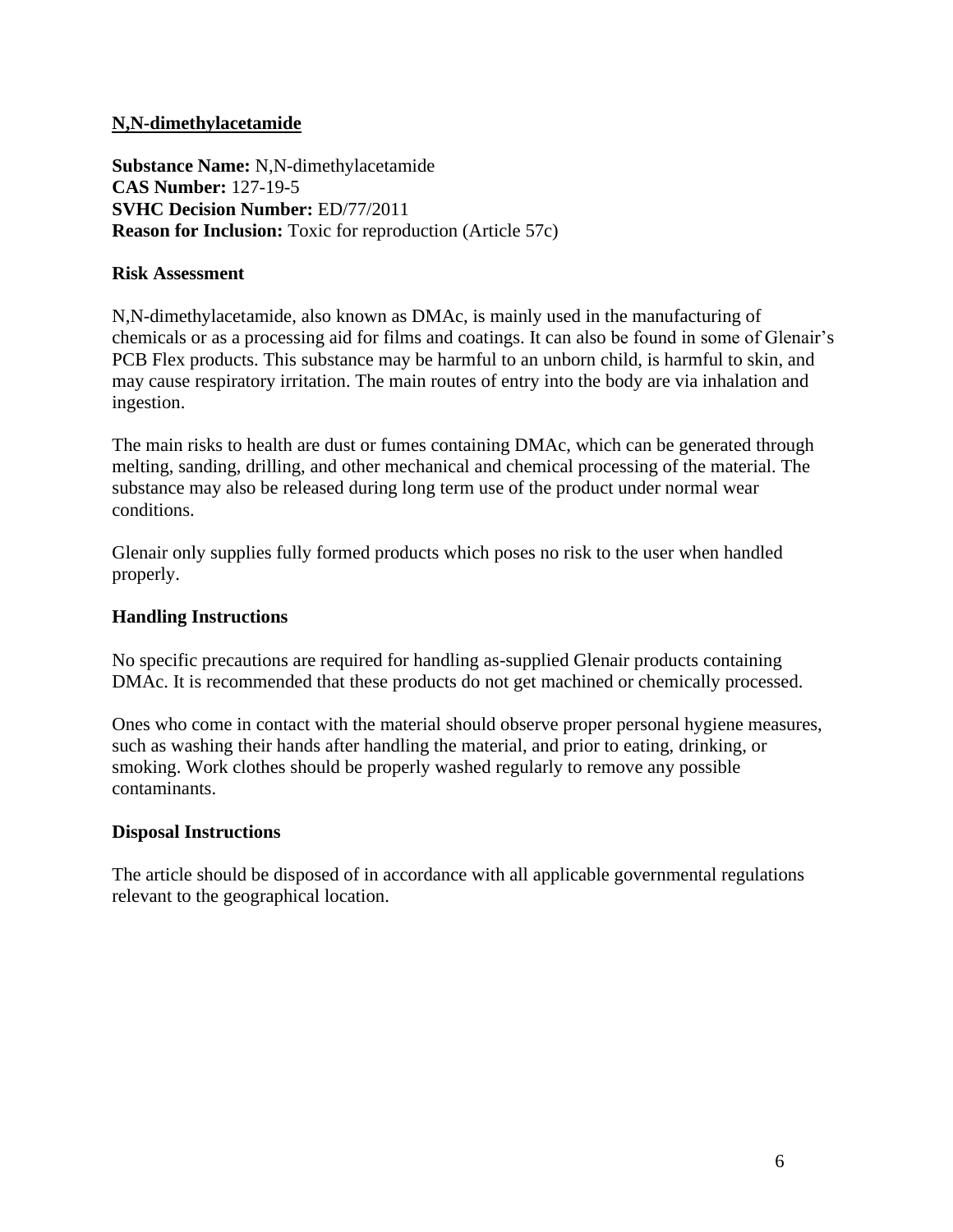### **2,2'-dichloro-4,4'-methylenedianiline**

**Substance Name:** 2,2'-dichloro-4,4'-methylenedianiline **CAS Number:** 101-14-4 **SVHC Decision Number:** ED/77/2011 **Reason for Inclusion:** Carcinogenic (Article 57a)

#### **Risk Assessment**

2,2'-dichloro-4,4'-methylenedianiline, also known as MOCA, is generally used as a processing aid in thermoplastics, and may be present in some of Glenair's overmolds on cables. This substance may cause cancer, is harmful when swallowed, and is toxic to aquatic organisms, which may cause adverse effects in the aquatic environment. The main routes of entry into the body are via inhalation and ingestion.

The main risks to health are dust or fumes containing MOCA, which can be generated through melting, sanding, drilling, and other mechanical and chemical processing of the overmold.

Glenair only supplies fully cured products which poses no risk to the user when handled properly.

#### **Handling Instructions**

No specific precautions are required for handling Glenair overmolded cables containing MOCA in the as-supplied condition. It is recommended that these overmolded cables do not get machined or chemically processed.

Ones who come in contact with the material should observe proper personal hygiene measures, such as washing their hands after handling the material, and prior to eating, drinking, or smoking. Work clothes should be properly washed regularly to remove any possible contaminants.

#### **Disposal Instructions**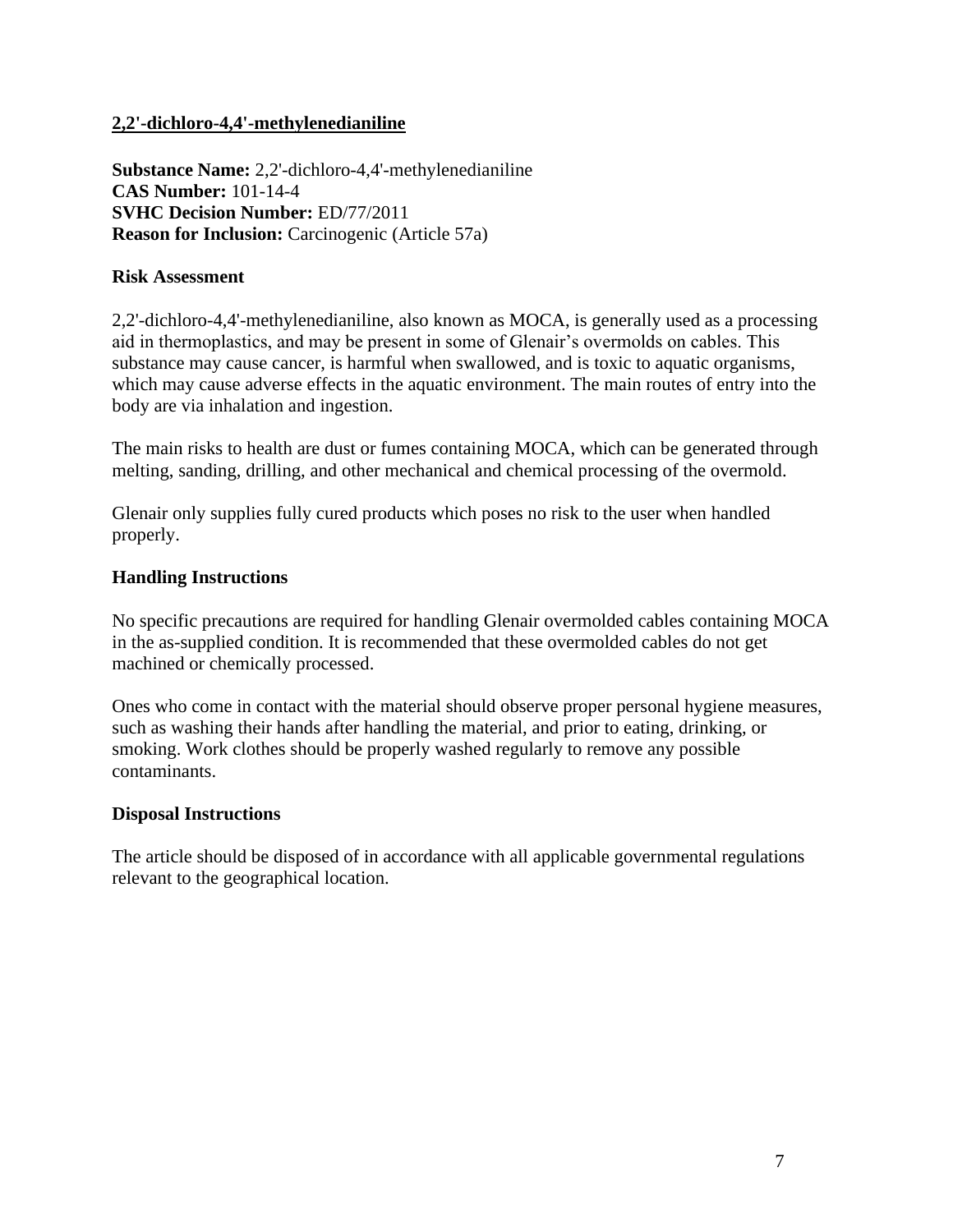### **Lead Monoxide**

**Substance Name:** Lead Monoxide **CAS Number:** 1317-36-8 **SVHC Decision Number:** ED/169/2012 **Reason for Inclusion:** Toxic for reproduction (Article 57c)

#### **Risk Assessment**

Lead monoxide, also known as lead oxide, is generally used in paints, rubber, ceramic products, coating products, and may be present in some of Glenair's potting compounds. This substance may cause cancer, is harmful when swallowed, may damage fertility, and may be harmful to an unborn child. Children who are being breast-fed may be at risk if their mother has had prolonged or repeated exposure to lead oxide. Lead oxide is also toxic to aquatic organisms, which may cause adverse effects in the aquatic environment. This substance, if ingested, may produce symptoms similar to those of lead poisoning. The main routes of entry into the body are via inhalation and ingestion.

The main risks to health are dust or fumes containing lead oxide, which can be generated through melting, sanding, drilling, and other mechanical and chemical processing of the potting material.

Glenair only supplies fully cured products which poses no risk to the user when handled properly.

### **Handling Instructions**

No specific precautions are required for handling as-supplied Glenair products with potting containing lead oxide. It is recommended that these potting compounds do not get machined or chemically processed.

Ones who come in contact with the material should observe proper personal hygiene measures, such as washing their hands after handling the material, and prior to eating, drinking, or smoking. Work clothes should be properly washed regularly to remove any possible contaminants.

### **Disposal Instructions**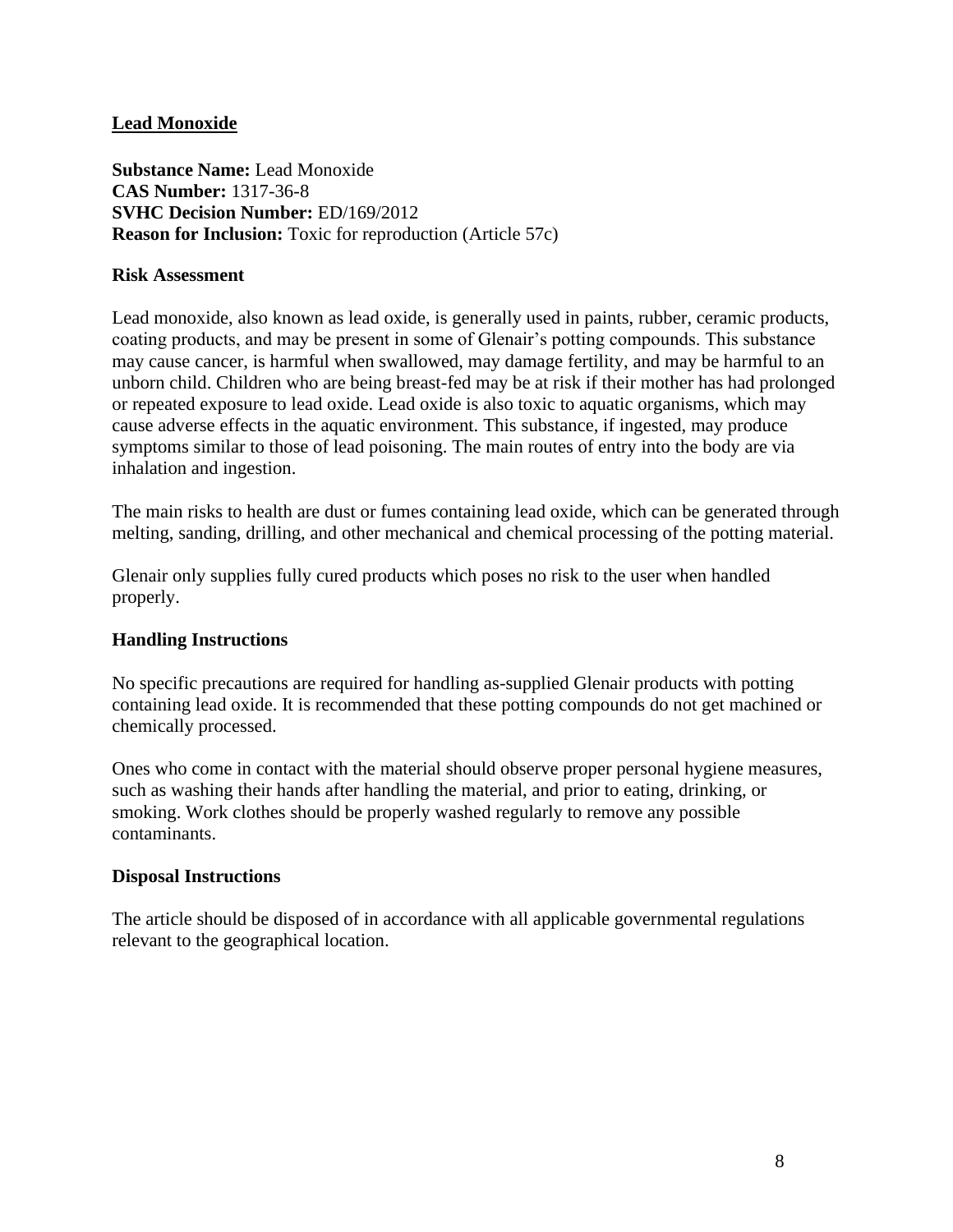### **Cadmium**

**Substance Name:** Cadmium **CAS Number:** 7440-43-9 **SVHC Decision Number:** ED/69/2013 **Reason for Inclusion:** Carcinogenic (Article 57a) and Specific target organ toxicity after repeated exposure (Article 57(f) – human health)

### **Risk Assessment**

The use of cadmium as a plating finish has been much reduced over the years, but it still has an important role in safety critical applications.

As a plated surface on a component, cadmium does not represent a risk to health - cadmium is not easily absorbed through the skin, so handling cadmium plated items poses no risk to the user.

The main risk to health is cadmium dust or vapor, which can be generated by, for example, machining or welding cadmium plated items. The main route of entry into the body is via inhalation, followed by ingestion. If it corrodes, cadmium forms a white crystalline cadmium salt deposit on the surface of the plating, and this can represent a health risk if not handled properly. The deposit may enter the body through inhalation if it becomes airborne (e.g., when packaging around the part is opened) or ingestion (if a person eats or smokes without washing their hands after touching the deposit).

Cadmium dust, and the compounds formed when it corrodes are toxic by ingestion, toxic if inhaled, may cause cancer, and are suspected of being able to cause genetic defects, damage fertility and be harmful to the unborn child.

A number of products Glenair sells can be specified with cadmium plating that contains more than 0.1% by weight cadmium. Affected plating codes include:

| Code             | <b>Finish</b>                        |            | Code | <b>Finish</b>                           |
|------------------|--------------------------------------|------------|------|-----------------------------------------|
|                  | Cadmium, Gold                        | LX         |      | Special Cadmium, Clear                  |
| 19               | Cadmium, Gold                        | N          |      | Cadmium, Olive Drab                     |
| 24               | Cadmium, Gold                        | N1         |      | Cadmium, Olive Drab                     |
| A                | Cadmium, No Chromate                 | NB         |      | Cadmium, Olive Drab                     |
| AA               | Cadmium, Clear                       | <b>ND</b>  |      | Cadmium, Olive Drab                     |
| <b>ANF</b>       | Special Cadmium, Olive Drab,<br>Dark | NF         |      | Cadmium, Olive Drab                     |
| B                | Cadmium, Olive Drab                  | <b>NFA</b> |      | Cadmium, Olive Drab                     |
| B1               | Cadmium, Olive Drab                  | <b>NFC</b> |      | Cadmium, Olive Drab, Specia             |
| B2               | Cadmium, Olive Drab                  | <b>NFP</b> |      | Cadmium, Olive Drab with<br>Polysulfide |
| B <sub>2</sub> N | Cadmium, Olive Drab                  | <b>NFS</b> |      | Cadmium, Olive Drab                     |

| Code           | <b>Finish</b>                        | Code       | <b>Finish</b>                           |  | Code       | Finish                         |
|----------------|--------------------------------------|------------|-----------------------------------------|--|------------|--------------------------------|
|                | Cadmium, Gold                        | LX         | Special Cadmium, Clear                  |  | XN         | Cadmium, Olive Drab            |
| 19             | Cadmium, Gold                        | N          | Cadmium, Olive Drab                     |  | <b>XNF</b> | Cadmium, Olive Drab            |
| 24             | Cadmium, Gold                        | N1         | Cadmium, Olive Drab                     |  | XP         | Cadmium, Olive Drab            |
| $\mathbf{A}$   | Cadmium, No Chromate                 | NB         | Cadmium, Olive Drab                     |  | <b>XSW</b> | Cadmium, Olive Drab            |
| AA             | Cadmium, Clear                       | ND         | Cadmium, Olive Drab                     |  | <b>XW</b>  | Cadmium, Olive Drab            |
| ANF            | Special Cadmium, Olive Drab,<br>Dark | NF         | Cadmium, Olive Drab                     |  | <b>XWD</b> | Cadmium, Olive Drab            |
| B              | Cadmium, Olive Drab                  | <b>NFA</b> | Cadmium, Olive Drab                     |  | <b>XWP</b> | Cadmium, Olive Drab            |
| B1             | Cadmium, Olive Drab                  | <b>NFC</b> | Cadmium, Olive Drab, Special            |  | XX         | Cadmium, Olive Drab, Selective |
| B <sub>2</sub> | Cadmium, Olive Drab                  | <b>NFP</b> | Cadmium, Olive Drab with<br>Polysulfide |  | Y          | Cadmium, Gold                  |
| B2N            | Cadmium, Olive Drab                  | <b>NFS</b> | Cadmium, Olive Drab                     |  | Y1         | Cadmium, Gold                  |

| <b>Finish</b>                     |  | Code       | <b>Finish</b>                  |  |  |  |
|-----------------------------------|--|------------|--------------------------------|--|--|--|
| l Cadmium, Clear                  |  | XN         | Cadmium, Olive Drab            |  |  |  |
| iium, Olive Drab                  |  | <b>XNF</b> | Cadmium, Olive Drab            |  |  |  |
| iium, Olive Drab                  |  | XP         | Cadmium, Olive Drab            |  |  |  |
| iium, Olive Drab                  |  | <b>XSW</b> | Cadmium, Olive Drab            |  |  |  |
| iium, Olive Drab                  |  | <b>XW</b>  | Cadmium, Olive Drab            |  |  |  |
| iium, Olive Drab                  |  | <b>XWD</b> | Cadmium, Olive Drab            |  |  |  |
| iium, Olive Drab                  |  | <b>XWP</b> | Cadmium, Olive Drab            |  |  |  |
| , Olive Drab, Special             |  | XX         | Cadmium, Olive Drab, Selective |  |  |  |
| m, Olive Drab with<br>Polysulfide |  | Y          | Cadmium, Gold                  |  |  |  |
| iium, Olive Drab                  |  | Y1         | Cadmium, Gold                  |  |  |  |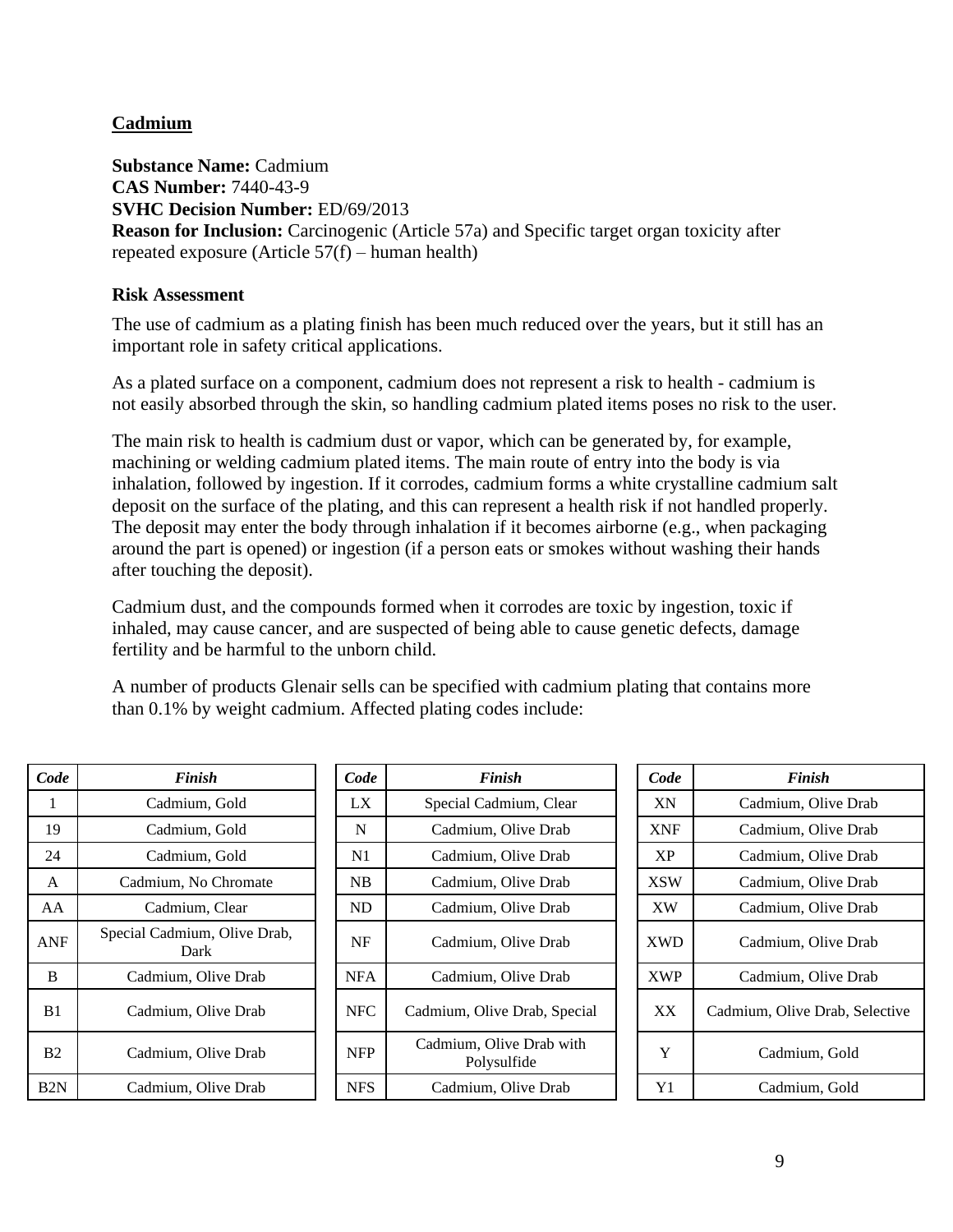| B <sub>3</sub> | Cadmium, No Chromate                                                                     | <b>NFT</b>   | Special Cadmium, Olive Drab<br>with PTFE Fluoropolymer |  | Y3             | Cadmium, Gold         |
|----------------|------------------------------------------------------------------------------------------|--------------|--------------------------------------------------------|--|----------------|-----------------------|
| B <sub>4</sub> | Cadmium, No Chromate                                                                     | <b>NT</b>    | Cadmium, Olive Drab with PTFE<br>Fluoropolymer         |  | Z14            | Cadmium, Olive Drab   |
| <b>BA</b>      | Cadmium, Olive Drab                                                                      | <b>NX</b>    | Cadmium, Olive Drab                                    |  | Z18            | Cadmium, Clear        |
| <b>BN</b>      | Cadmium, Olive Drab                                                                      | <b>RNF</b>   | Special Cadmium, Olive Drab                            |  | Z <sub>5</sub> | Special Cadmium, Gold |
| BN1            | Cadmium, Olive Drab                                                                      | <b>SB</b>    | Cadmium, Olive Drab                                    |  | Z <sub>7</sub> | Cadmium, Olive Drab   |
| <b>BNS</b>     | Cadmium, Olive Drab                                                                      | <b>SN</b>    | Cadmium, Olive Drab                                    |  | Z <sub>8</sub> | Cadmium, Gold         |
| <b>BP</b>      | Cadmium, Olive Drab, Special                                                             | T            | Cadmium, No Chromate                                   |  | ZB             | Cadmium, Olive Drab   |
| <b>BTC</b>     | Cadmium, Olive Drab                                                                      | TF           | Cadmium, No Chromate                                   |  | <b>ZBG</b>     | Cadmium, Olive Drab   |
| G <sub>3</sub> | Cadmium, Olive Drab                                                                      | $\mathbf{U}$ | Cadmium, Black                                         |  | <b>ZD</b>      | Cadmium, Olive Drab   |
| H              | Special Anodize, Hardcoat on<br>External Surfaces, Cadmium<br>Plating on Inside Surfaces | <b>UB</b>    | Cadmium, Black                                         |  | <b>ZLB</b>     | Cadmium, Olive Drab   |
| J              | Cadmium, Gold                                                                            | <b>UD</b>    | Special Cadmium, Black                                 |  | ${\rm ZU}$     | Cadmium, Black        |
| JF             | Cadmium, Gold                                                                            | UF           | Cadmium, Black                                         |  | <b>ZUA</b>     | Cadmium, Black        |
| L              | Cadmium, No Chromate                                                                     | X            | Cadmium, Black                                         |  | ZW             | Cadmium, Olive Drab   |
| LF             | Cadmium, Clear                                                                           | XL           | Cadmium, No Chromate                                   |  | ZX             | Cadmium, Black        |

## **Handling Instructions**

No precautions are required for handling cadmium plated items in the as-supplied condition.

It is recommended that cadmium plated articles should not be heated (e.g., welded) or machined by the end user.

If it is necessary to handle products with corroded cadmium plating, suitable gloves and respiratory protection should be worn and care taken to minimize the corrosion products becoming airborne.

### **Disposal Instructions**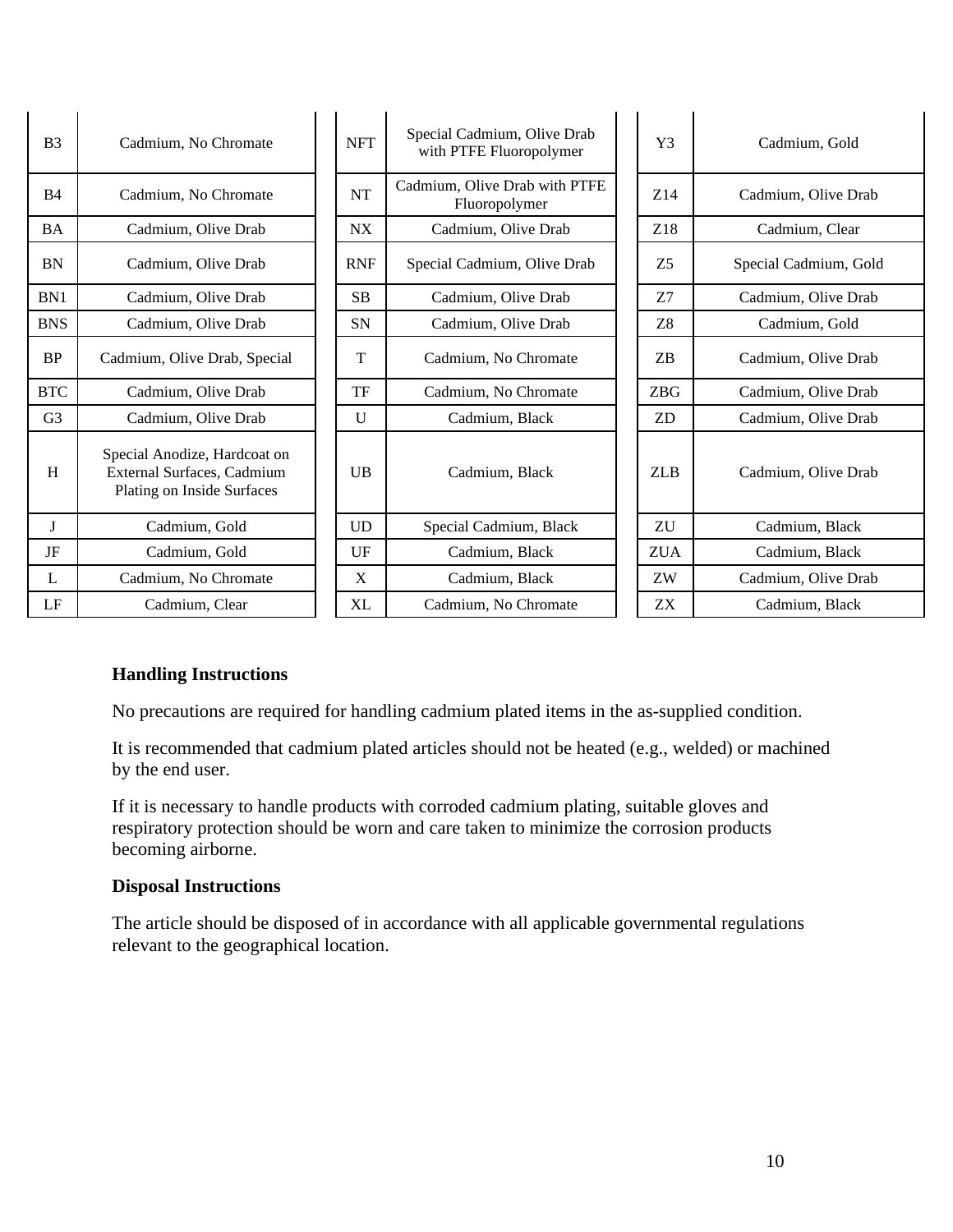### **Imidazolidine-2-thione (2-imidazoline-2-thiol)**

**Substance Name:** Imidazolidine-2-thione (2-imidazoline-2-thiol) **CAS Number:** 96-45-7 **SVHC Decision Number:** ED/121/2013 **Reason for Inclusion:** Toxic for reproduction (Article 57c)

#### **Risk Assessment**

Imidazolidine-2-thione (2-imidazoline-2-thiol) is toxic for reproduction and may be found in some of Glenair's neoprene products. This substance is harmful when swallowed and may be harmful to an unborn child. The main routes of entry into the body are via inhalation and ingestion.

The main risks to health are dust or fumes containing Imidazolidine-2-thione (2-imidazoline-2 thiol), which can be generated through melting, sanding, drilling, and other mechanical and chemical processing of the neoprene. Avoid contact of strong oxidizing agents with neoprene.

Glenair only supplies fully cured neoprene products which poses no risk to the user when handled properly.

#### **Handling Instructions**

No specific precautions are required for handling Glenair neoprene parts in the as-supplied condition. It is recommended that neoprene articles do not get machined or chemically processed.

Ones who come in contact with the material should observe proper personal hygiene measures, such as washing their hands after handling the material, and prior to eating, drinking, or smoking. Work clothes should be properly washed regularly to remove any possible contaminants.

#### **Disposal Instructions**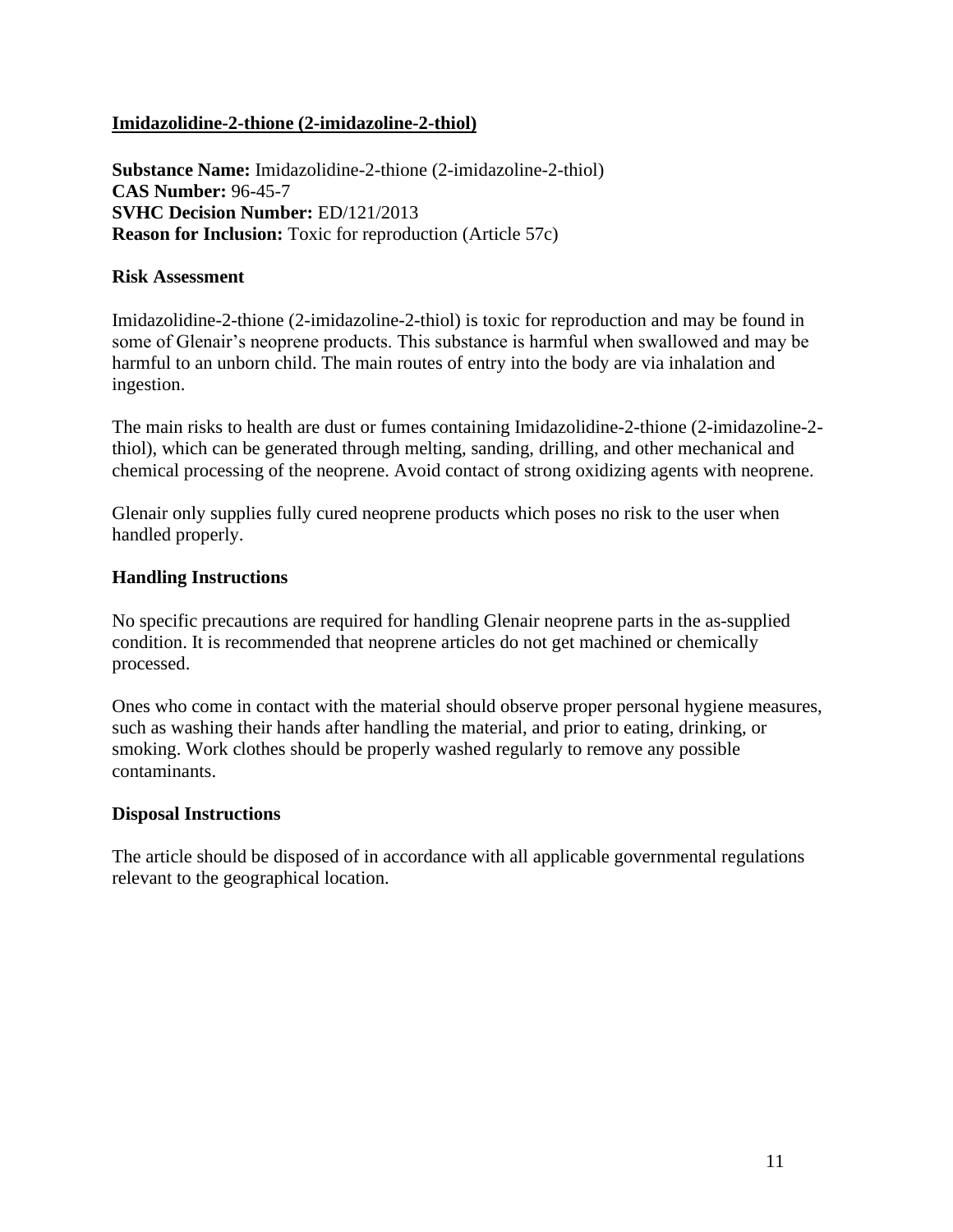### **2-(2H-benzotriazol-2-yl)-4,6-ditertpentylphenol**

**Substance Name:** 2-(2H-benzotriazol-2-yl)-4,6-ditertpentylphenol **CAS Number:** 25973-55-1 **SVHC Decision Number:** ED/108/2014 **Reason for Inclusion:** PBT (Article 57d) and vPvB (Article 57e)

#### **Risk Assessment**

2-(2H-benzotriazol-2-yl)-4,6-ditertpentylphenol, also known as UV-328, is commonly found in adhesives, coating products, cleaning products, and in some of Glenair's polyurethane products. This substance has a very low potential for biodegradation and is found toxic to animals. Repeated exposure to dust or fumes from polyurethane products containing UV-328 may cause damages to the kidneys and liver. The main routes of entry into the body are via inhalation and ingestion.

Dust or fumes containing UV-328 may be released into the environment through melting, sanding, drilling, and other mechanical and chemical processing of the polyurethane. Any mechanical processing that produces dust may pose a dust explosion hazard. Steaming articles made with thermoplastic polyurethanes may generate undesired chemicals to be released.

Glenair only supplies fully cured polyurethane products which poses no risk to the user when handled properly.

### **Handling Instructions**

No specific precautions are required for handling as-supplied Glenair polyurethane parts containing UV-328. It is recommended that articles with polyurethane do not get machined or chemically processed.

Ones who come in contact with the material should observe proper personal hygiene measures, such as washing their hands after handling the material, and prior to eating, drinking, or smoking. Work clothes should be properly washed regularly to remove any possible contaminants.

### **Disposal Instructions**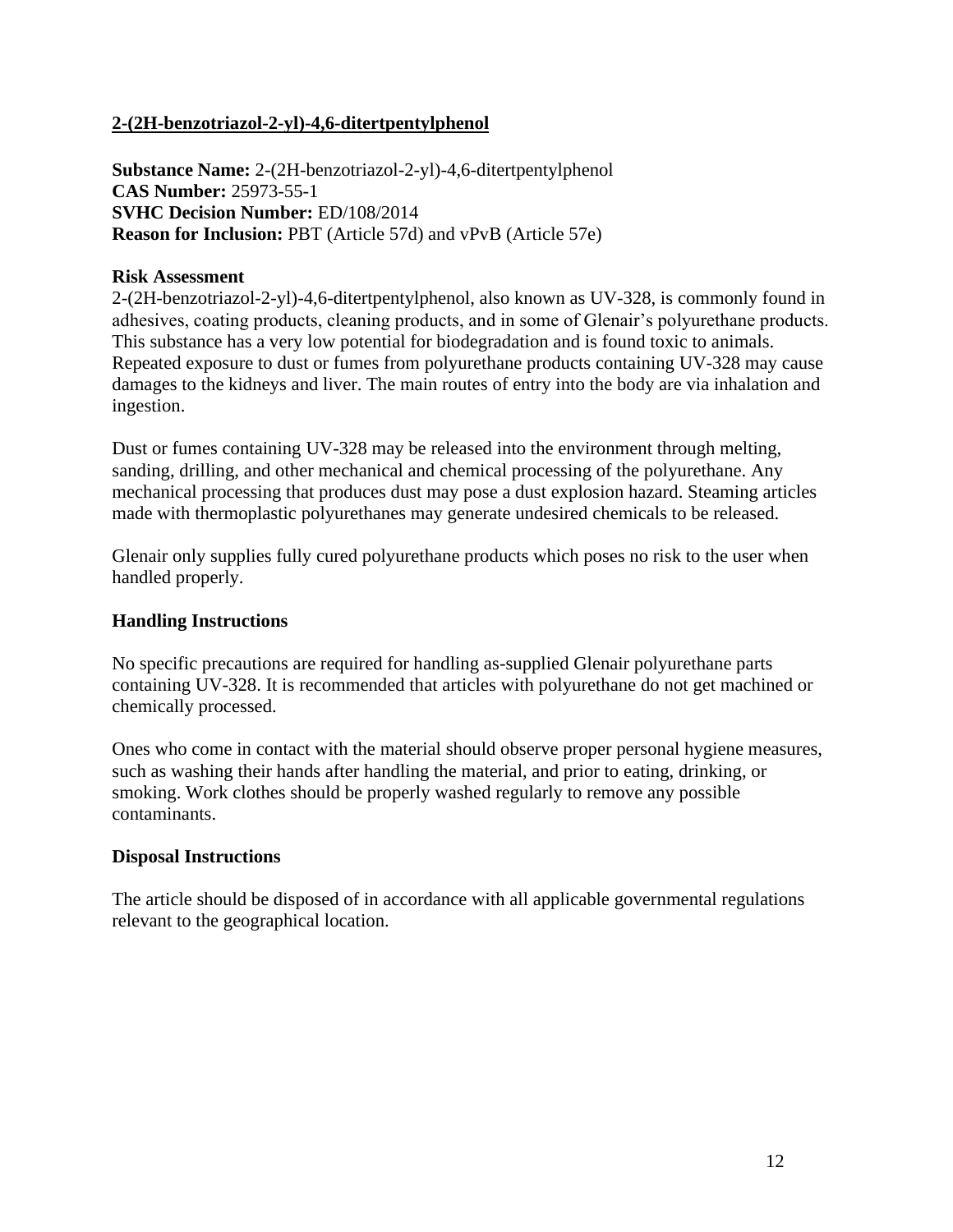### **Dechlorane Plus**

**Substance Name:** 1,6,7,8,9,14,15,16,17,17,18,18- Dodecachloropentacyclo[12.2.1.16,9.02,13.05,10]octadeca-7,15-diene ("Dechlorane Plus"™) covering any of its individual anti-and syn-isomers or any combination thereof **CAS Number:** 13560-89-9 **SVHC Decision Number:** ED/01/2018 **Reason for Inclusion:** vPvB (Article 57e)

### **Risk Assessment**

Dechlorane Plus may be found in adhesives, sealants, polymers, and as a flame retardant in some of Glenair's polyurethane products. This substance has a low water solubility and can persist in sediments.

The main risks to health are dust or fumes containing Dechlorane Plus, which can be generated through melting, sanding, drilling, and other mechanical and chemical processing of the polyurethane. Any mechanical processing that produces dust may pose a dust explosion hazard. Steaming articles made with thermoplastic polyurethanes may generate undesired chemicals to be released. The main routes of entry into the body are via inhalation and ingestion.

Glenair only supplies fully cured polyurethane products which poses no risk to the user when handled properly.

### **Handling Instructions**

No specific precautions are required for handling as-supplied Glenair polyurethane parts containing Dechlorane Plus. It is recommended that articles with polyurethane do not get machined or chemically processed.

Ones who come in contact with the material should observe proper personal hygiene measures, such as washing their hands after handling the material, and prior to eating, drinking, or smoking. Work clothes should be properly washed regularly to remove any possible contaminants.

#### **Disposal Instructions**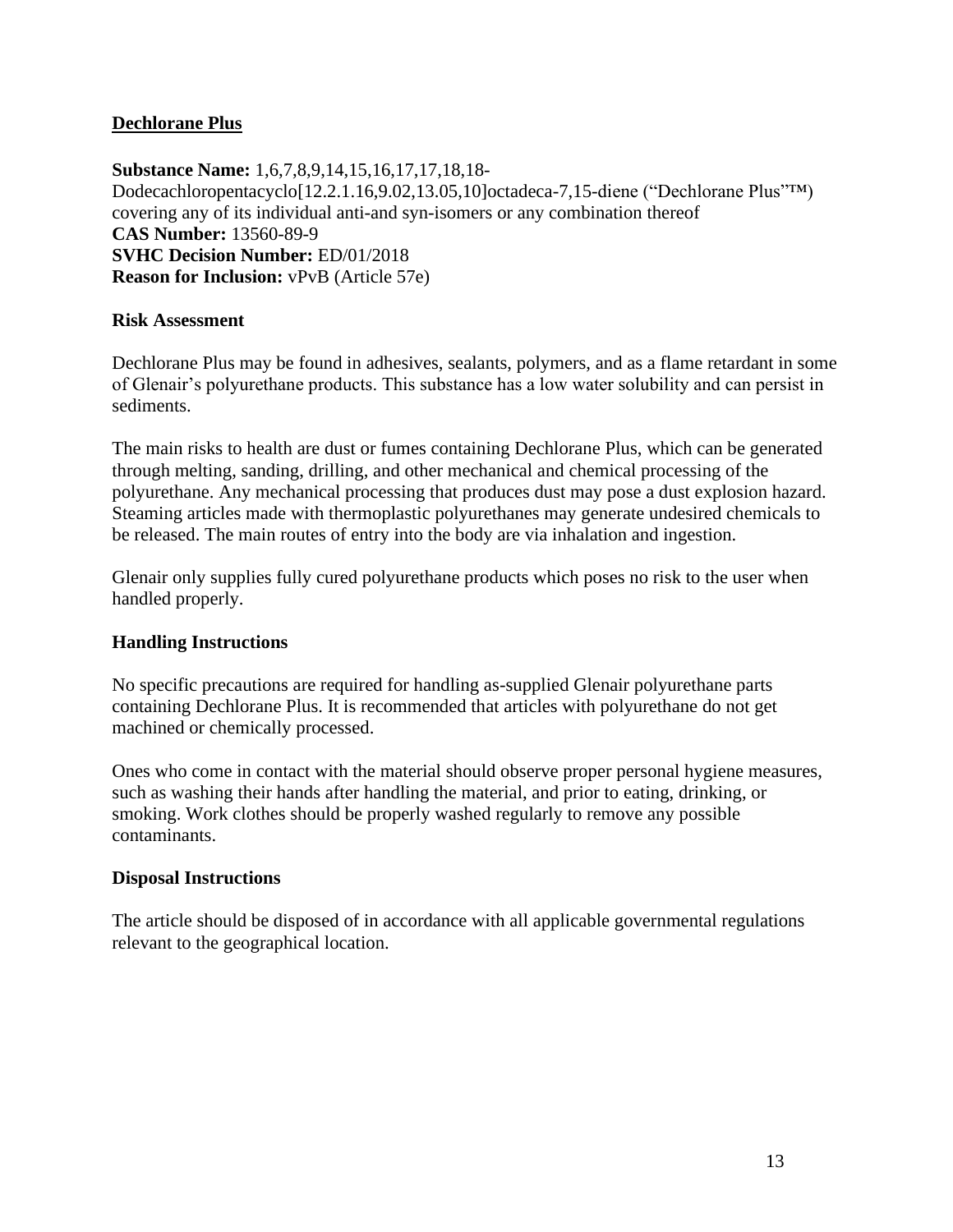**Lead**

**Substance Name:** Lead **CAS Number:** 7439-92-1 **SVHC Decision Number:** ED/61/2018 **Reason for Inclusion:** Toxic for reproduction (Article 57c)

### **Risk Assessment**

Lead is a hazardous metal that is used in various applications such as paints, pesticides, and alloys. Leaded copper alloys and solders may be found in some of Glenair's products. This substance may cause cancer, is harmful when swallowed, may damage fertility, and may be harmful to an unborn child. Children who are being breast-fed may be at risk if their mother has had prolonged or repeated exposure to lead. Lead is also toxic to aquatic organisms, which may cause adverse effects in the aquatic environment. The main routes of entry into the body are via inhalation and ingestion.

Generally, lead can be released into the environment through air and water. Lead can also exist as a salt, which retards its degradation. This can result in a build-up of lead in the environment, as well as in the body if ingested. In Glenair products, the main risks to health would be dust and fumes containing lead, which can be generated through melting, sanding, drilling, and other mechanical and chemical processing of the material.

Glenair only supplies alloyed products which poses no risk to the user when handled properly.

### **Handling Instructions**

No specific precautions are required for handling as-supplied Glenair products with alloyed lead. It is recommended that articles with lead do not get machined or chemically processed.

Ones who come in contact with the material should observe proper personal hygiene measures, such as washing their hands after handling the material, and prior to eating, drinking, or smoking. Work clothes should be properly washed regularly to remove any possible contaminants.

### **Disposal Instructions**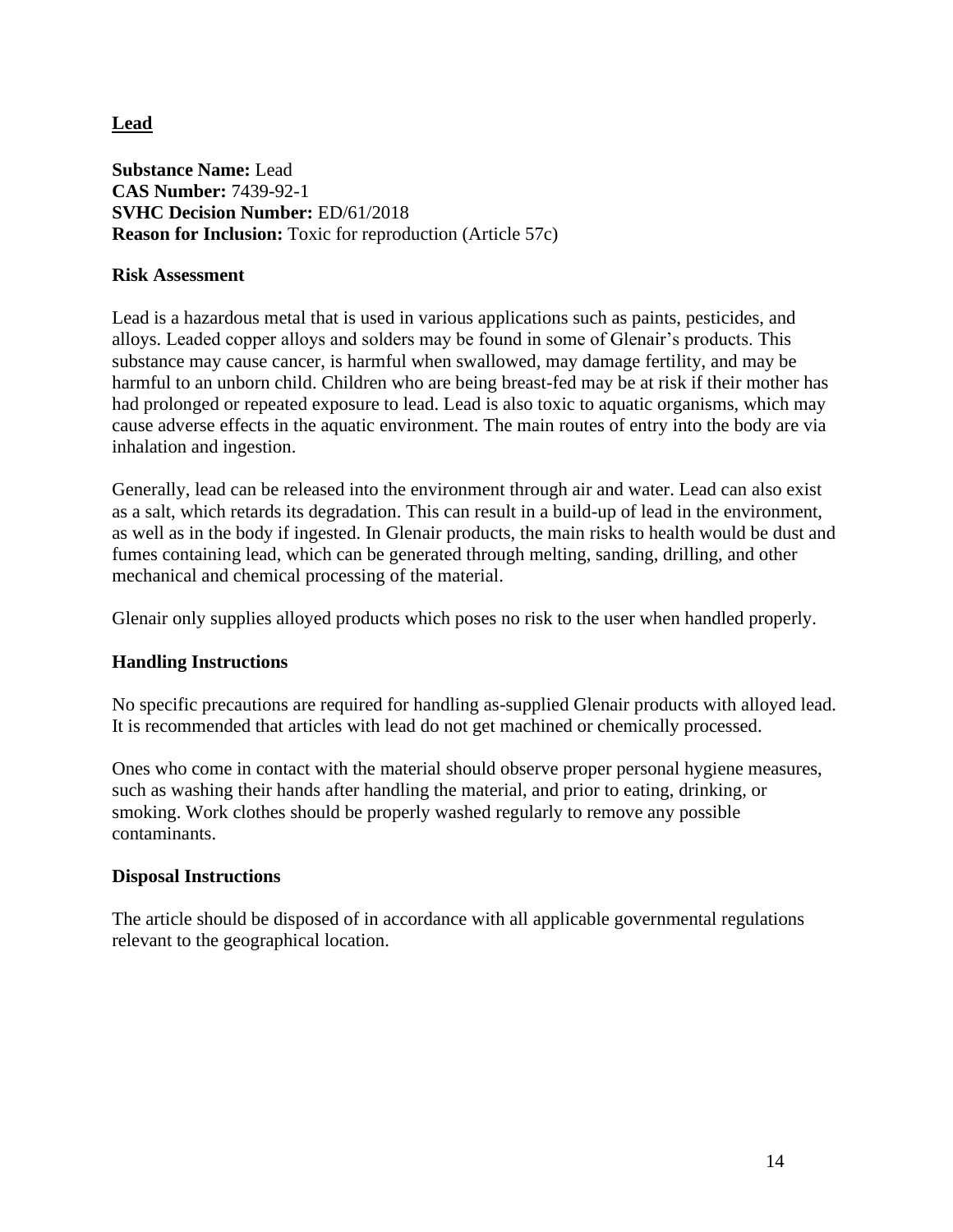### **Octamethylcyclotetrasiloxane**

**Substance Name:** Octamethylcyclotetrasiloxane **CAS Number:** 556-67-2 **SVHC Decision Number:** ED/61/2018 **Reason for Inclusion:** PBT (Article 57d) and vPvB (Article 57e)

#### **Risk Assessment**

Octamethylcyclotetrasiloxane, also known as D4, is commonly found in cosmetics, cleaning products, adhesives, and sealants. D4 may be found in some of Glenair's elastomer products. This substance has a very low potential for biodegradation, may persist in the human body, and may exist as sediments in water and soil. The main routes of entry into the body are via inhalation and ingestion.

The main risks to health are dust or fumes containing D4, which can be generated through melting, sanding, drilling, and other mechanical and chemical processing of the elastomer.

Glenair only supplies fully cured products which poses no risk to the user when handled properly.

### **Handling Instructions**

No specific precautions are required for handling as-supplied Glenair elastomer parts containing D4. It is recommended that these elastomeric articles do not get machined or chemically processed.

Ones who come in contact with the material should observe proper personal hygiene measures, such as washing their hands after handling the material, and prior to eating, drinking, or smoking. Work clothes should be properly washed regularly to remove any possible contaminants.

#### **Disposal Instructions**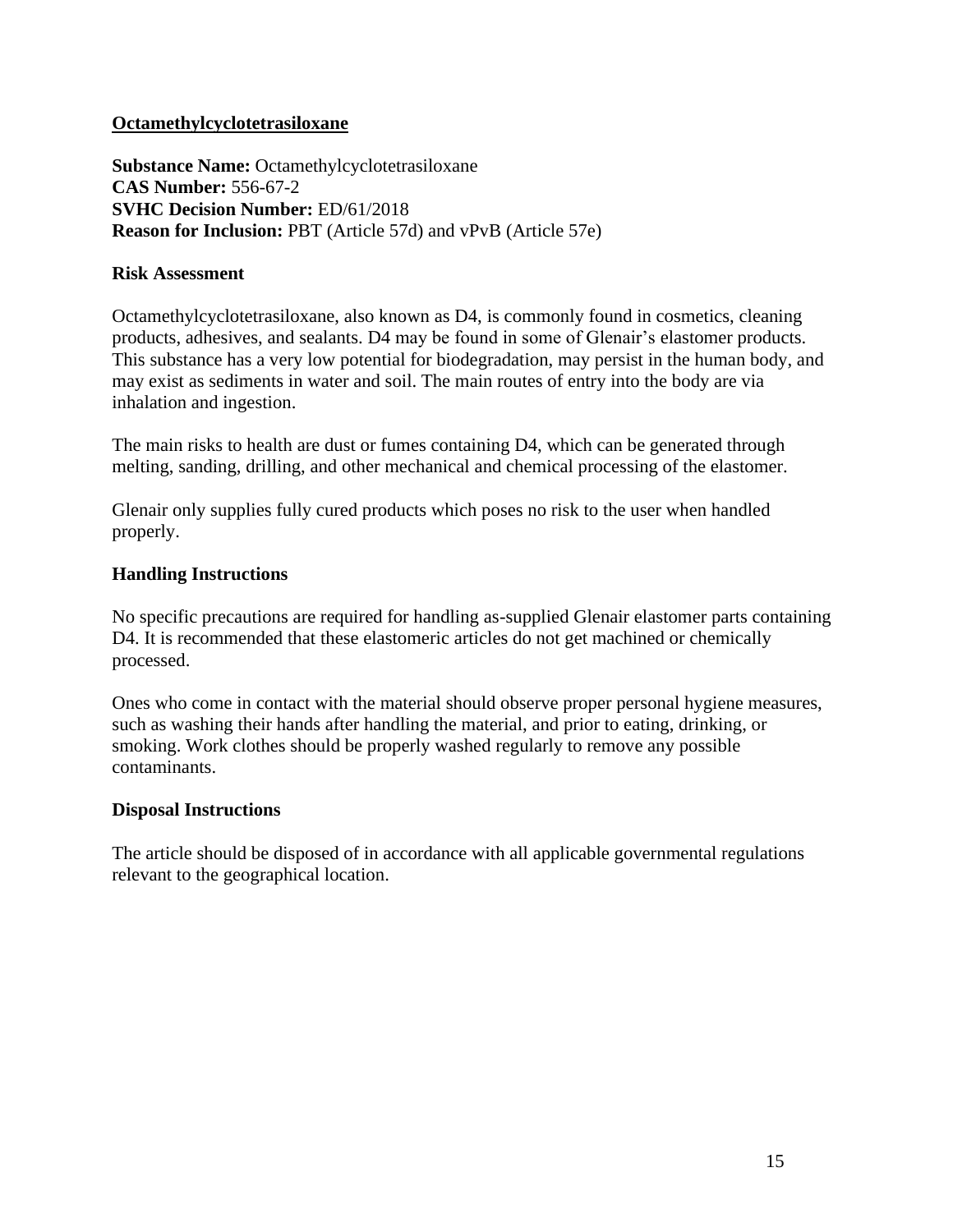### **Decamethylcyclopentasiloxane**

**Substance Name:** Decamethylcyclopentasiloxane **CAS Number:** 541-02-6 **SVHC Decision Number:** ED/61/2018 **Reason for Inclusion:** PBT (Article 57d) and vPvB (Article 57e)

#### **Risk Assessment**

Decamethylcyclopentasiloxane, also known as D5, is a cyclic siloxane similar to D4. It is commonly found in cosmetics, cleaning products, dyes, and in some of Glenair's elastomer products. This substance has a very low potential for biodegradation, may persist in the human body, and may exist as sediments in water and soil. The main routes of entry into the body are via inhalation and ingestion.

D5 may be released into the environment through dust or fumes, which can be generated through melting, sanding, drilling, and other mechanical and chemical processing of the elastomer. This substance may also be released during long term use of the elastomer under normal wear conditions.

Glenair only supplies fully cured products which poses no risk to the user when handled properly.

#### **Handling Instructions**

No specific precautions are required for handling as-supplied Glenair elastomer parts containing D5. It is recommended that these elastomeric articles do not get machined or chemically processed.

Ones who come in contact with the material should observe proper personal hygiene measures, such as washing their hands after handling the material, and prior to eating, drinking, or smoking. Work clothes should be properly washed regularly to remove any possible contaminants.

#### **Disposal Instructions**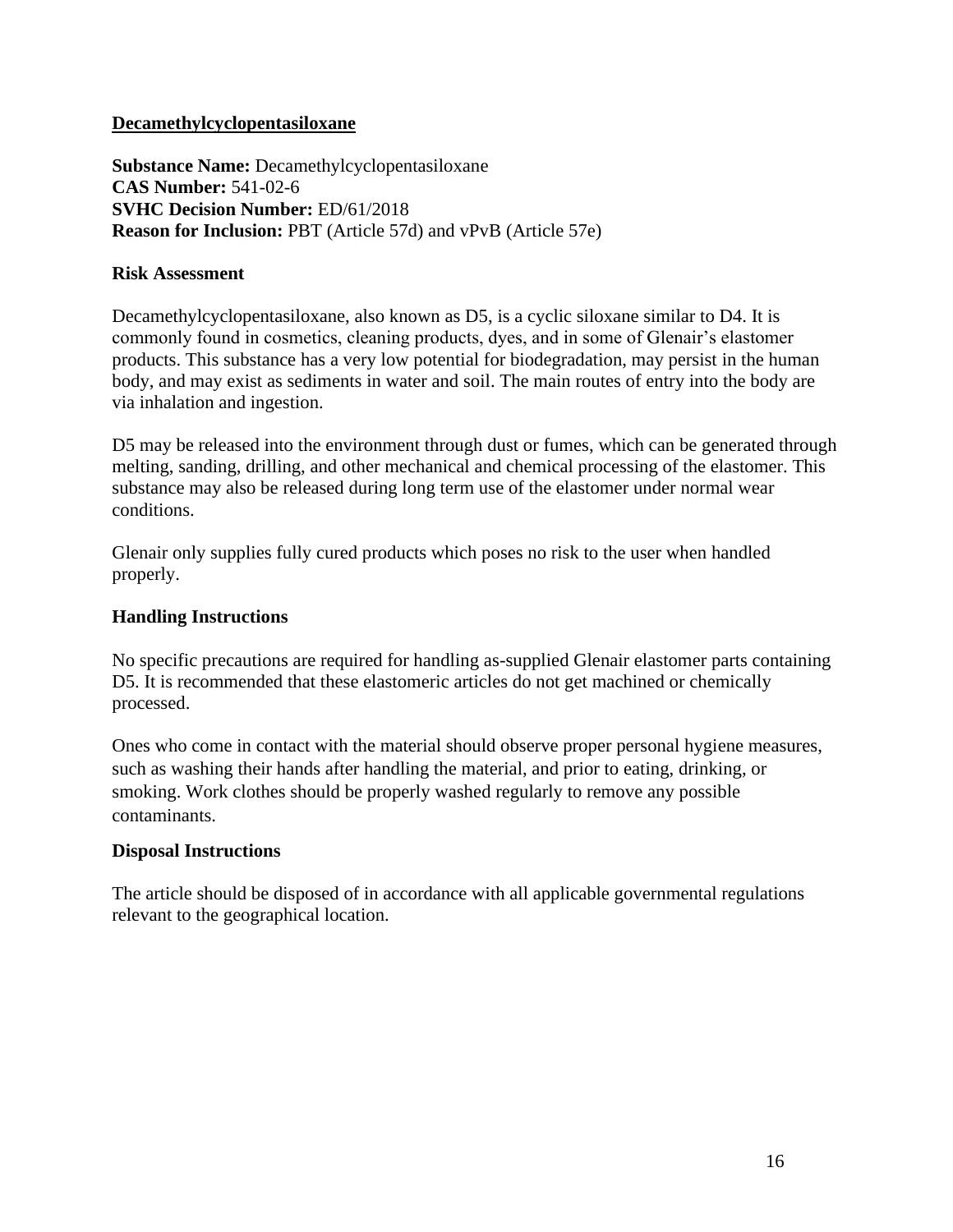### **Dodecamethylcyclohexasiloxane**

**Substance Name:** Dodecamethylcyclohexasiloxane **CAS Number:** 540-97-6 **SVHC Decision Number:** ED/61/2018 **Reason for Inclusion:** PBT (Article 57d) and vPvB (Article 57e)

#### **Risk Assessment**

Dodecamethylcyclohexasiloxane, also known as D6, is a cyclic siloxane similar to D4. D6 is commonly found in cosmetics, cleaning products, and pesticides. It may be found in some of Glenair's elastomer products. This substance has a very low potential for biodegradation and may persist in the human body, and as sediments in water and soil. The main routes of entry into the body are via inhalation and ingestion.

The main risks to health are dust or fumes containing D6, which can be generated through melting, sanding, drilling, and other mechanical and chemical processing of the elastomer.

Glenair only supplies fully cured products which poses no risk to the user when handled properly.

### **Handling Instructions**

No specific precautions are required for handling as-supplied Glenair elastomer parts containing D6. It is recommended that these elastomeric articles do not get machined or chemically processed.

Ones who come in contact with the material should observe proper personal hygiene measures, such as washing their hands after handling the material, and prior to eating, drinking, or smoking. Work clothes should be properly washed regularly to remove any possible contaminants.

#### **Disposal Instructions**